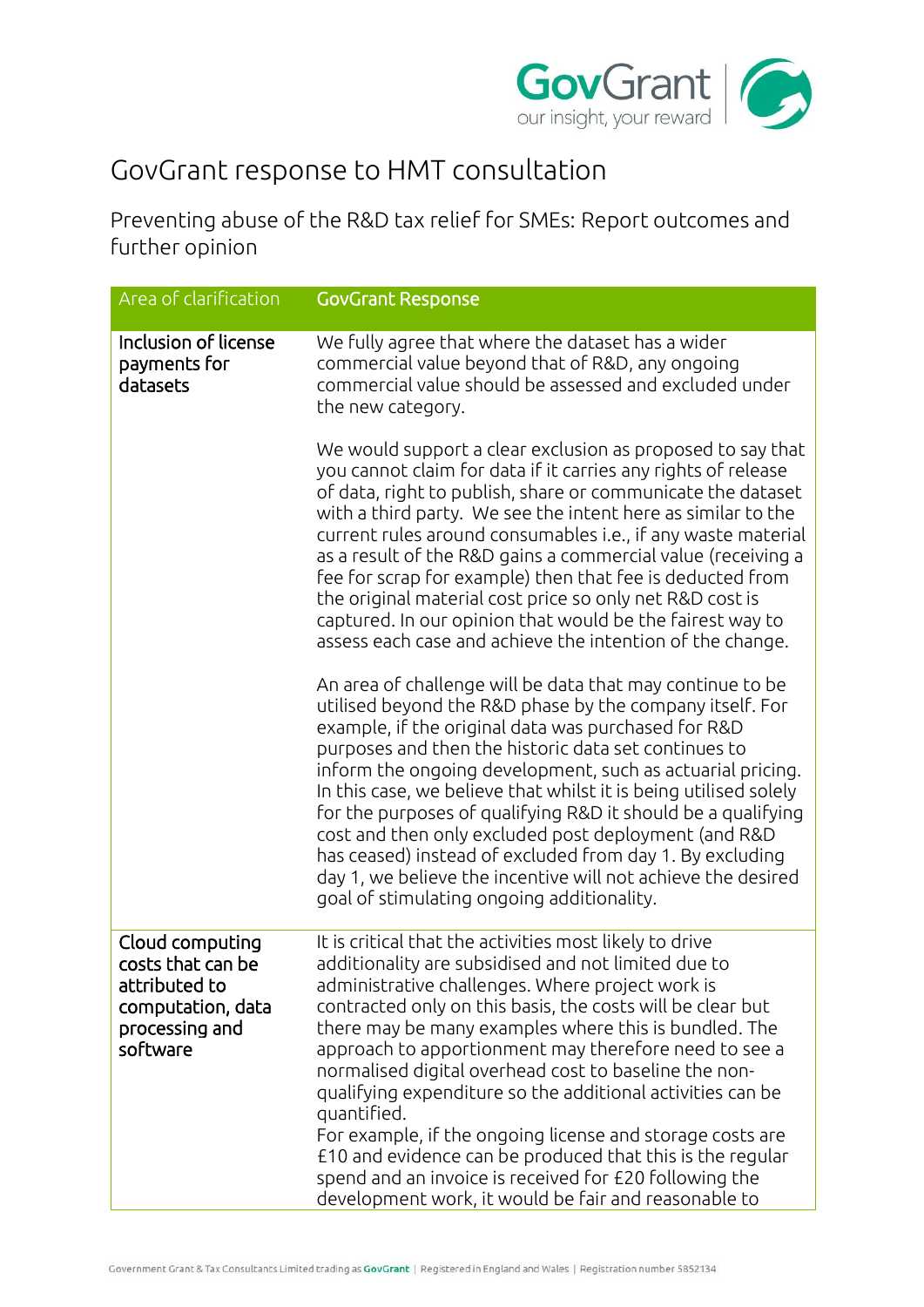

|                                                     | consider the additional £10 as cost above and beyond<br>overhead to be then considered for potential qualifying<br>expenditure.                                                                                                                                                                                                                                                                                                                                                                                                                                                                        |
|-----------------------------------------------------|--------------------------------------------------------------------------------------------------------------------------------------------------------------------------------------------------------------------------------------------------------------------------------------------------------------------------------------------------------------------------------------------------------------------------------------------------------------------------------------------------------------------------------------------------------------------------------------------------------|
| Ease of invoice<br>breakdown for cloud<br>computing | How invoices are broken down will be challenging and we<br>would recommend that the legislation follows reasonable<br>apportionment in a similar manor to how time of an<br>individual is considered in the absence of time sheets.                                                                                                                                                                                                                                                                                                                                                                    |
|                                                     | What should be clear is where specific projects have a<br>specific need and costs most likely to be more significant<br>this is itemised clearly. Where the costs are greater than<br>£50,000 an itemised bill should be required and easily<br>obtained.                                                                                                                                                                                                                                                                                                                                              |
| Limiting overseas<br>costs                          | We agree that overseas cost that are not likely to generate<br>UK spill over should be limited, however there are many<br>legitimate reasons why overseas resources may be utilised.                                                                                                                                                                                                                                                                                                                                                                                                                   |
|                                                     | Whilst the consultation asks for examples of specific<br>exceptions to the exclusion, we would propose restrictions<br>against the current rules may better address the issues and<br>be more futureproof. Whilst there are some obvious areas<br>that could be carved out such as overseas field testing and<br>clinical trials, filling a skills shortage is more variable and<br>specific to a greater scope of industry. For large<br>multinationals based in the UK, it can be common to have<br>overseas centre of excellences that the UK draws on to<br>help push the domestic agenda forward. |
|                                                     | For example, the exclusion could be, the costs of services<br>that could reasonably be produced/sourced/purchased in<br>the UK but purchased outside of the UK will be excluded.<br>For the avoidance of doubt, commercial consideration will<br>not be considered reasonable.                                                                                                                                                                                                                                                                                                                         |
|                                                     | We would further be supportive of a percentage or<br>financial cap/restriction to the amount of overseas costs<br>that are claimable. For example, overseas costs must not<br>exceed 25% of the overall qualifying expenditure.                                                                                                                                                                                                                                                                                                                                                                        |
| Endorsement by a<br>senior officer                  | Whilst individual accountability impresses a level of<br>responsibility, this is a mechanical action that does not<br>drive standards. There is also an element of duplication as<br>the claim is made via the tax return which already has a<br>requirement to be signed off by an authorised signatory of<br>the company.                                                                                                                                                                                                                                                                            |
|                                                     | Due to poor practice of some agents in the market this will<br>not act as a deterrent and other measures are needed<br>including a more active involvement from the ASA in<br>addition to the new enforcement officers targeting rouge<br>agents of which they are easily found and named.                                                                                                                                                                                                                                                                                                             |